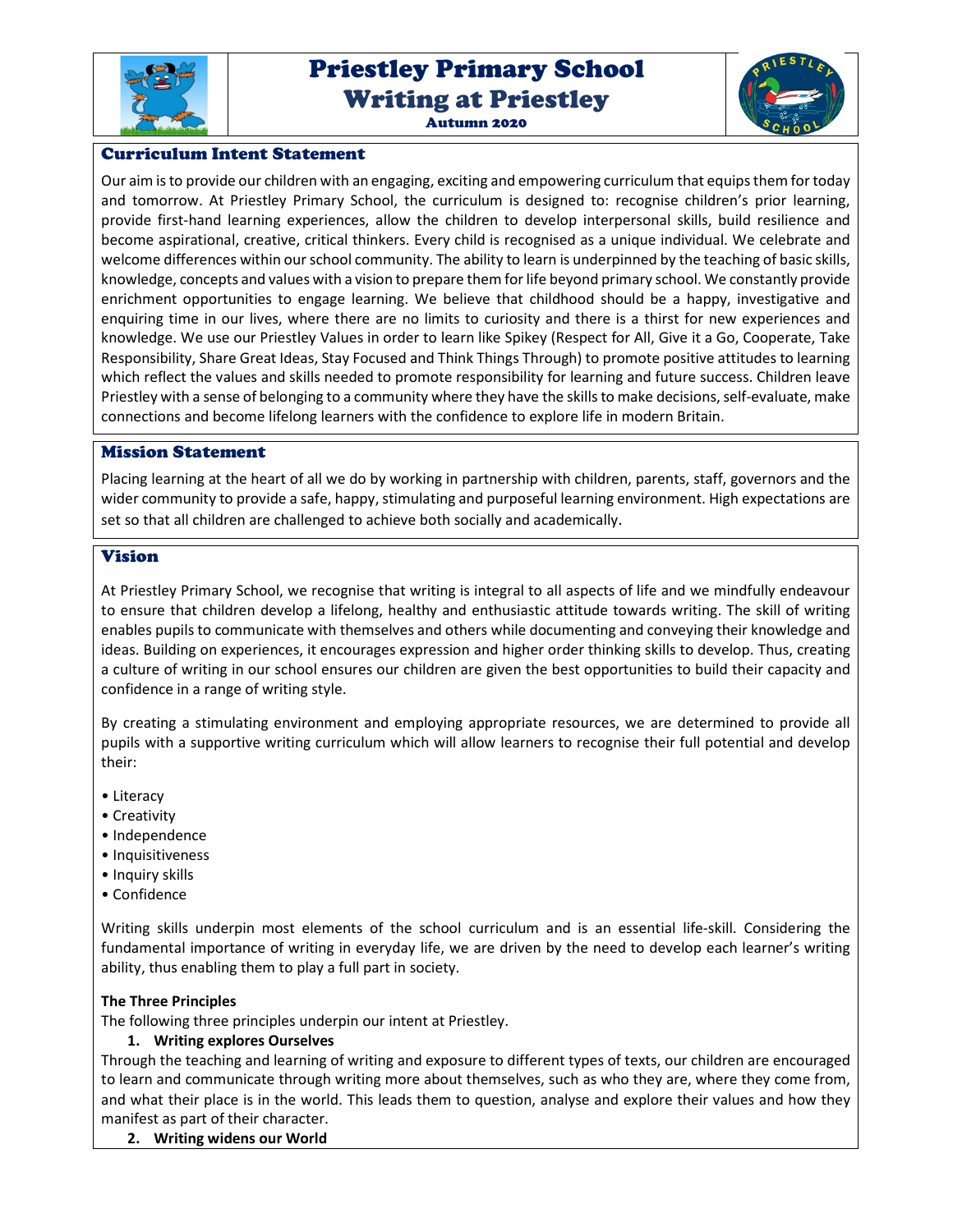Through the teaching and learning of writing and exposure to a variety of different texts, our children will acquire knowledge and an understanding of our world; communicated through writing. Nonfiction texts especially, broaden our children's understanding of our world's history, culture and multiple perspectives; resulting in writing which communicates this knowledge through critique, evaluation and debate.

#### **3. Writing underpins our ongoing Education**

 Through the teaching and learning of writing skills and exposure to different types of texts at Priestley, pupils develop skills that will allow them to both access their continuing education and participate fully in society

## Aims

The Priestley aims:

- $\checkmark$  To develop children, who are imaginative, creative, independent, inquisitive, inquiring and confident writers.
- $\checkmark$  To provide children with a range of writing skills and strategies to enable them to write confidently with comprehension, cohesion and enjoyment for a range of purposes, in a variety of contexts and for different audiences.
- $\checkmark$  To ensure no opportunity is missed to foster an enjoyment of writing amongst pupils and a recognition of its value, by setting work that is challenging, inspirational and motivating, helping them to develop a positive and enthusiastic attitude towards writing, which will nurture a life-long love of writing.
- $\checkmark$  To provide opportunities to explore a variety of different genres and to be exposed regularly to high quality texts, providing a model for pupils to aspire to.
- $\checkmark$  To ensure children have a clear understanding of the writing process: plan, draft, revise and edit their own work, and learn how to self and peer assess against the success criteria.
- $\checkmark$  To develop children's ability to self-assess by reflecting on the quality of their writing, encouraging them to construct informed opinions and implement strategies to improve their own work.
- $\checkmark$  To monitor writing progress effectively to evaluate, promote and maintain high levels of attainment.
- $\checkmark$  To ensure that children with writing difficulties are identified early and support is given promptly.
- $\checkmark$  To work in partnership with parents/carers in order to develop each child's full writing potential.

#### Teaching & Learning

At Priestley, we are following the 2014 National Curriculum for the teaching and learning of writing skills. We are committed to raising the standards of children's writing to ensure that all children are progressing and achieving at least in line with national expectations. The curriculum will be monitored by the English Leader of Learning to ensure that it is being used effectively to provide challenge, stimulation and excitement to improve the standards of writing from year 1 to year 6. In EYFS, the SLT Link for EYFS will monitor the standards in writing.

Priestley Primary School believes that two distinct, but related areas are involved in teaching children to write: transcription and comprehension. Transcription covers the technical aspects of writing: handwriting, spelling, grammar and punctuation. Composition is about sharing their ideas and thinking about the purpose for their writing. Both are essential for developing lifelong successful writers. It is imperative that teaching focuses on developing pupils' competence in both dimensions; different kinds of teaching are needed for each.

#### Structure of Writing at Priestley

Our children are provided with a variety of opportunities to develop, extend and deepen their writing skills in and across each phase of education.

#### **EYFS**

In Reception, the learning of writing follows the Early Years Foundation Stages Framework. Children are given opportunities to extend their understanding of language learning through play and investigation, developing their characteristics of learning.

#### **Key Stages 1 and 2**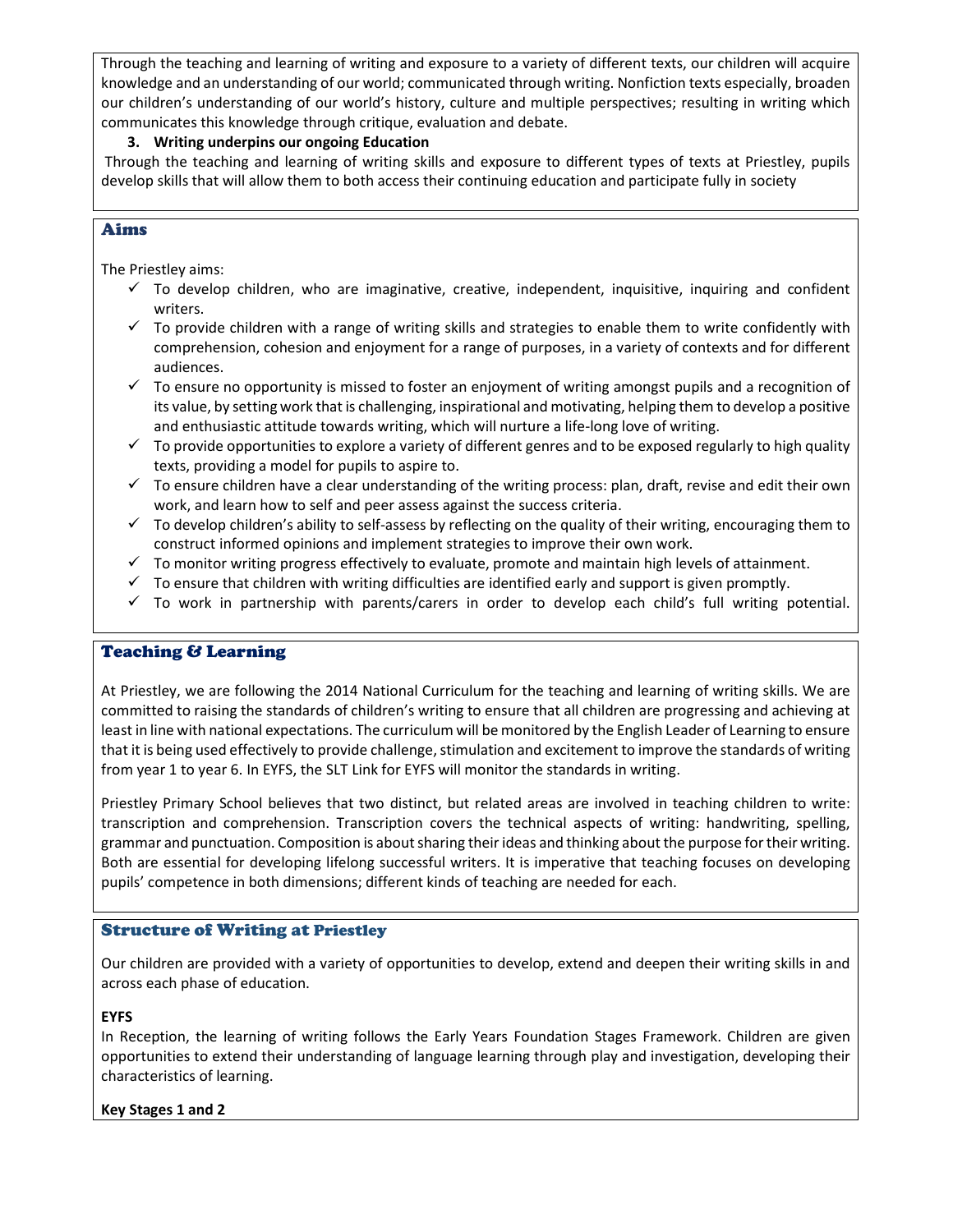- The National Curriculum describes what must be taught in key stages 1 and 2. The school has a set of key objectives in writing that provide detailed guidance for the implementation of the National Curriculum for writing.
- $\checkmark$  One-hour lessons engage children in the development of grammatical understanding, punctuation, phonics and spelling strategies based on high-quality texts. The elements of the writing process are also taught during this time.
- $\checkmark$  Meaningful contexts and high-quality texts are provided as the hook or as the inspiration for writing.
- $\checkmark$  Quality speaking, listening and drama activities precede writing to enable the development of quality writing skills and outcomes.
- $\checkmark$  Teachers exploit cross-curricular links wherever possible and further develop writing skills within a variety of contexts.
- $\checkmark$  Teacher modelling of the thought processes and standards required are clear and regular.
- $\checkmark$  Writing is linked to learning-focussed objectives, with related success criteria.
- $\checkmark$  Writing composition is taught explicitly to the children every week. The reinforcement of this teaching is also featured across the full range of subject areas.
- $\checkmark$  The teaching of grammar is mostly contextualised within the teaching of writing composition and exemplified during Shared Writing (as outlined in the following section).

## **Shared Writing**

✓ Shared Writing takes place during whole class teaching, where ideas are shared and discussed.

 $\sqrt{ }$  The sessions are well-paced and interactive, e.g. the teacher employs intentional errors, the use of pupil whiteboards for the quick composition of ideas and formative assessment.

- $\sqrt{ }$  These ideas are recorded and refined by the teacher, with them modelling the skills needed to be a writer.
- ✓ The Shared Writing session primarily focuses on how to achieve the success criteria for a given objective within the writing to be completed. It also provides a vehicle for the teaching of grammar.

✓ Children then have the opportunity to practise and extend their own writing independently, or in a Guided Group.

## **Develop a writing journey across the school.**

- 1. **Hook them in** drama activities, listening to a piece of music or watching a film clip.
- 2. **Writing begins with reading.** Allow creativity and independence by providing prompts rather than rigid success criteria**.**
- 3. **Reading and text analysis should inform success criteria**. High-quality texts used which are vocabulary rich to exemplify excellent writing.
- 4. **Model to children how to write.** Teacher modelling shared/guided writing. Ensure full coverage of NC objectives for each year group. Especially GP objectives. Modelling writing for pupil's progress from constructing simple sentences to being able to combine sentences with more complex grammatical structures.
- 5. **Allow planning time before drafting.** Teach pupils to use strategies for planning and monitoring their writing
- 6. **Encourage use of word banks** Scaffolding when needed working walls, word banks & washing lines.
- 7. **Allow children to redraft in response to feedback.** Ongoing assessment in learning and between learning (not just at the end of a piece) recognise and act upon the need to teach at the point of writing rather than relying on marking and correction to address weaknesses. Sharing. - instructing pupils to share, read, and edit each other's work.
- 8. **Build in challenge and support-** Ensure that sufficient high quality sentence level work is undertaken.
- 9. **Publish children's writing for a wider audience.** This includes Extended writing (at length to apply their skills.) & Short Burst writing.

#### **Learning Environments**

- $\checkmark$  Content on learning walls is current and reflects the learning journey undertaken throughout the unit.
- $\checkmark$  Each class displays examples of pupils' high-quality writing.
- $\checkmark$  Modelled examples are displayed.
- $\checkmark$  The classroom is a vocabulary-rich environment.
- $\checkmark$  Dictionaries and thesauri are available in classrooms.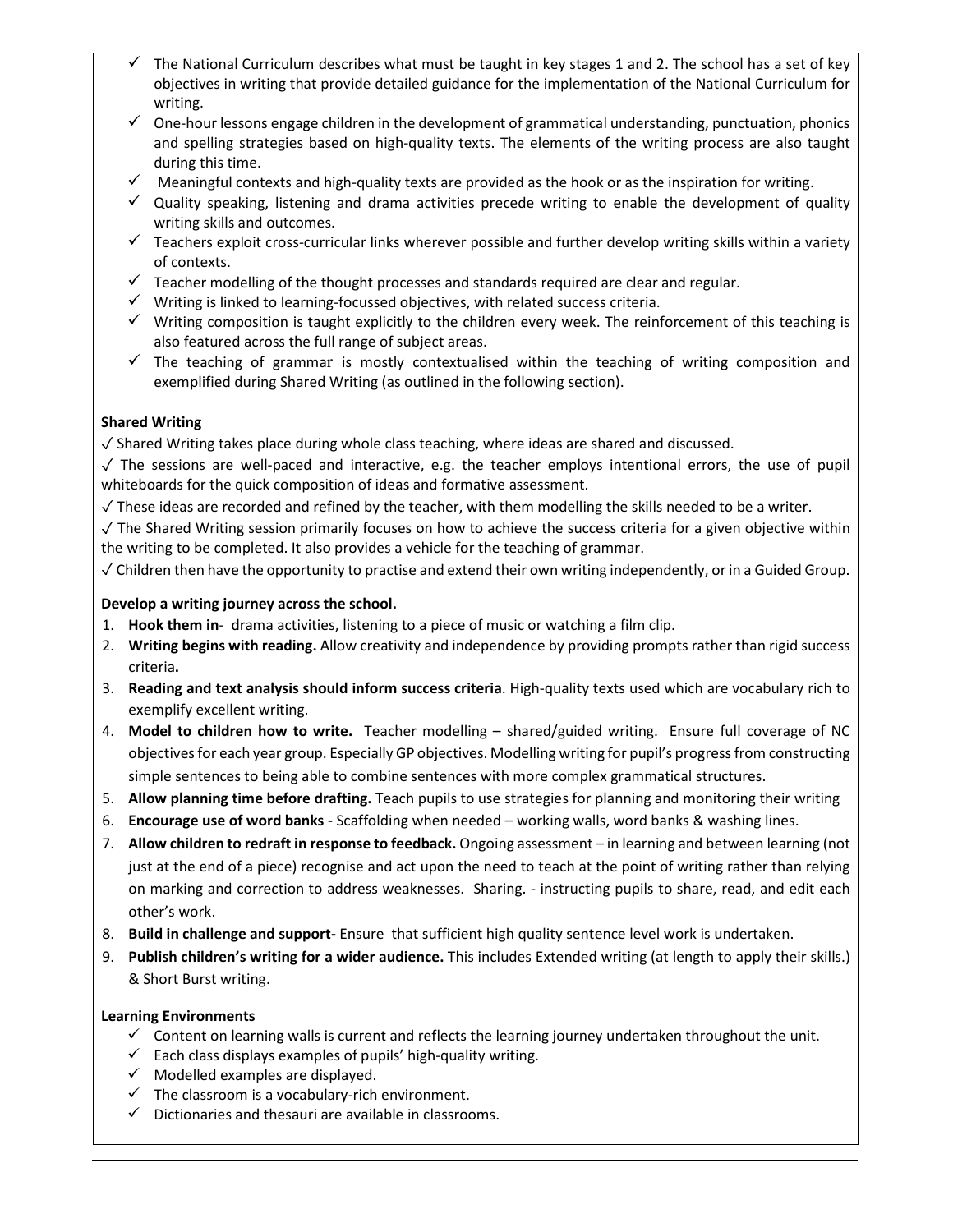## The Teaching of Basic Skills:

At Priestley Primary School, we value the importance of enabling children to become confident, literate individuals, who can actively select and use a wide range of grammatical forms. We work from the principle that the ideal methodology for the teaching of grammar is through the wider teaching of writing composition.

#### **Aims:**

1) To successfully deliver the National Curriculum for Vocabulary, Grammar, Punctuation and Spellings to all pupils, as appropriate to their learning needs.

2) To ensure that the teaching of grammar and punctuation is effectively planned for by selecting grammatical ideas and principles relevant to the year group in question, and pertinent to the text/topic being covered.

3) To maximise the progress of pupils through referring to grammatical concepts as key teaching points (underpinned by success criteria) by 'thinking out loud' during writing composition.

4) To feedback on pupils' understanding of grammatical concepts verbally and using pupil conferencing.

5) To improve outcomes for Priestley pupils in SPAG tests.

#### **1: Grammar**

- $\checkmark$  Grammatical concepts are introduced to the children through the texts studied. Teachers plan to teach the full Vocabulary, Grammar, Punctuation and Spelling content of the National Curriculum, selecting which concepts are best suited to each given text/topic.
- $\checkmark$  Lessons, or sections of lessons may then be devoted to consolidating the understanding of the grammar principle in question.
- $\checkmark$  Grammatical concepts will then appear as success criteria in writing composition lessons, and as such will be explicitly referenced/exemplified during modelled writing, e.g. through teachers 'thinking out loud' or making deliberate omissions/errors.
- $\checkmark$  We follow the Grammar expectation document linked to Year group

#### **2: Spellings**

- $\checkmark$  Spellings are given to children from year 1 to year 6 based on objective led spellings and Year Group related common exception words.
- $\checkmark$  Children are taught to follow the LSCWC (Look, Say, Cover, Write and Check) procedure, when learning new spellings.
- $\checkmark$  Spellings are sent home for children to practise over the course of the school week.
- $\checkmark$  Spellings are assessed by the
- $\checkmark$  writing of individual words and / or by dictated sentences depending on the ability of individual children
- $\checkmark$  We follow the Spelling expectation document linked to Year group

#### **3: Handwriting**

- $\checkmark$  Children in all classes use a sharp pencil within their handwriting practice.
- $\checkmark$  All classes from year 1 to year 6 use the Twinkl scheme to develop a consistent and fluent handwriting style.
- $\checkmark$  A 'Pen Licence' may be earned by children (most likely in key stage 2) whose handwriting is joined, fluent and legible, and where the child's general standards of the presentation of their work is good.
- $\checkmark$  All children work towards the use of joined handwriting in their everyday writing tasks. Where progress on this appears to be slow, additional tailored handwriting support is organised and delivered.
- $\checkmark$  Timetabled handwriting lessons occur every week.
- $\checkmark$  The handwriting of all adults in the school should reflect the high expectations that we have of our children.
- $\checkmark$  We follow the Handwriting expectation document linked to Year group

#### Assessment

Assessment is regarded as an integral part of teaching and learning and is a continuous process. It is the responsibility of the class teacher to assess all pupils in their class. We strive to make our assessment purposeful, allowing us to match the correct level of work to the needs of the pupils, thus benefiting the pupils and ensuring progress.

**▪ Assessment for Learning**: We are continually assessing our pupils and recording their progress. Information for assessment is gathered in various ways: by talking to the children, observing their work, dialogic marking. Teachers use this assessment information to adapt current provision, plan further work and set new targets.